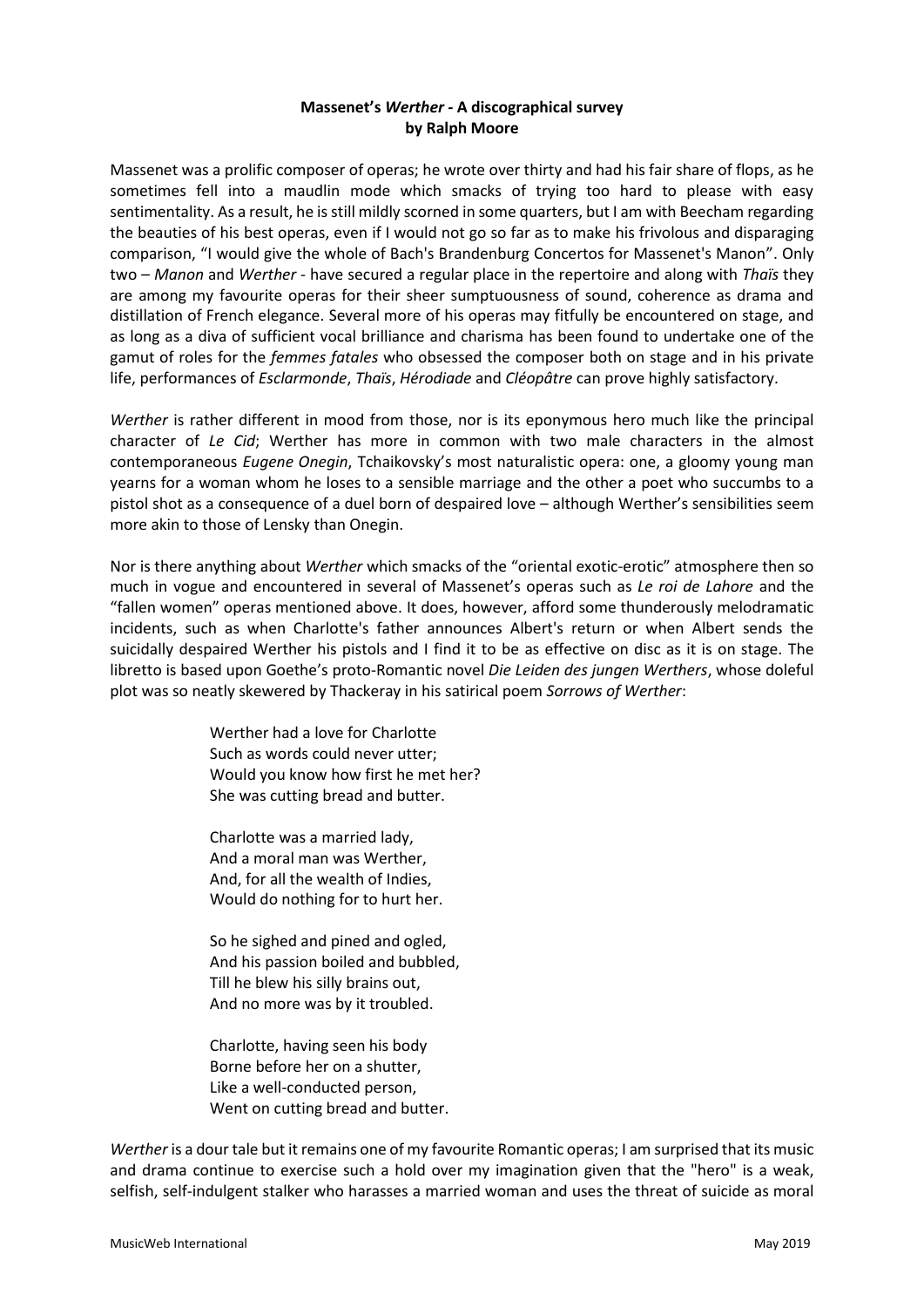blackmail. However, Massenet's special melodic gift combined with his ability to imbue those melodies with profound emotion transfigure these unpalatable realities into something hauntingly beautiful; Werther's four big arias in particular have long been the cornerstones of concert recitals and recordings by eminent lyric tenors and I can never hear Werther's opening apostrophe to Mother Nature without welling up. The tender plangency of that aria has burned itself into my consciousness and several other arias in this comparatively short work share that memorability.

In addition to Werther's worship of Nature, another example of how this opera is suffused with Romantic sensibility resides in his idealisation of Charlotte as Woman Incarnate. The role of Charlotte is a gift for a sensitive mezzo-soprano – or at least a soprano with a dark timbre - and the right performance can have a profoundly moving effect; I cherish memories of the ENO's production from the late 1970's starring Janet Baker in one of her greatest roles and enhanced by beautiful, natural atmospheric sets which traced the seasons from summer to Autumn to a wintry Christmas. Unfortunately, that was sung and recorded in English, which does the music few favours, but I would not part with it and its merits cause me to suspend my general rule of recommending only recordings made in the opera's original language.

There are five principal roles in *Werther* – one for each broad voice category – and a mini-chorus of six children, but they are merely supportive and inevitably the spotlight is upon the two main singers in my assessments. That is not to neglect Massenet's orchestral effects, such as – to take but two examples - the exquisite musical depiction of the falling snow as Charlotte reads Werther's letter written in his lonely room earlier that December, or Massenet's evocation of a balmy summer's night as Werther and Charlotte return from the ball.

There are ten studio recordings in French but I discount the last, made in 2004, on the grounds that Werther is sung by Andrea Bocelli. I make no excuses for that omission; he does not have an operatic tenor voice and that recording belongs in a different, light or crossover, category if not in the bin. *Werther* continued to be performed in Italian into the 1970's, of which there are some attractive live recordings, but their sound is generally mediocre and Massenet surely deserves to be heard sung in the language to which he matched his music so skilfully. For the purposes of recommendation, most collectors will want a studio recording in French, unless a live performance is of exceptional quality both in terms of sound and artistry. Nor, as usual in my surveys, have I included DVDs, only audio releases. I consider below sixteen recordings: nine studio versions and seven live accounts of which three are radio broadcasts, one the ENO performance in English, and three modern, digital, livecomposite performances, one of which is from the Festival della Valle d'Itria, in an arrangement of the lead role for baritone purportedly based on the one made by the composer for the celebrated singer Mattia Battistini – and the only one here sung in Italian, but included because it is a curiosity.

## **The Recordings**

**Elie Cohen – 1931** (studio; mono) EMI; Naxos; Opera d'Oro Orchestra & Chorus - Opéra-Comique de Paris

Werther - Georges Thill Charlotte - Ninon Vallin Sophie - Germaine Féraldy Albert - Marcel Roque Le Bailli - Armand Narçon Johann - Louis Guénot Schmidt - Henri Niel

This matchless classic of French singing and style has long been a benchmark recording. It excels every subsequent recording in artistry and style, even though it cannot compete in terms of sheer recorded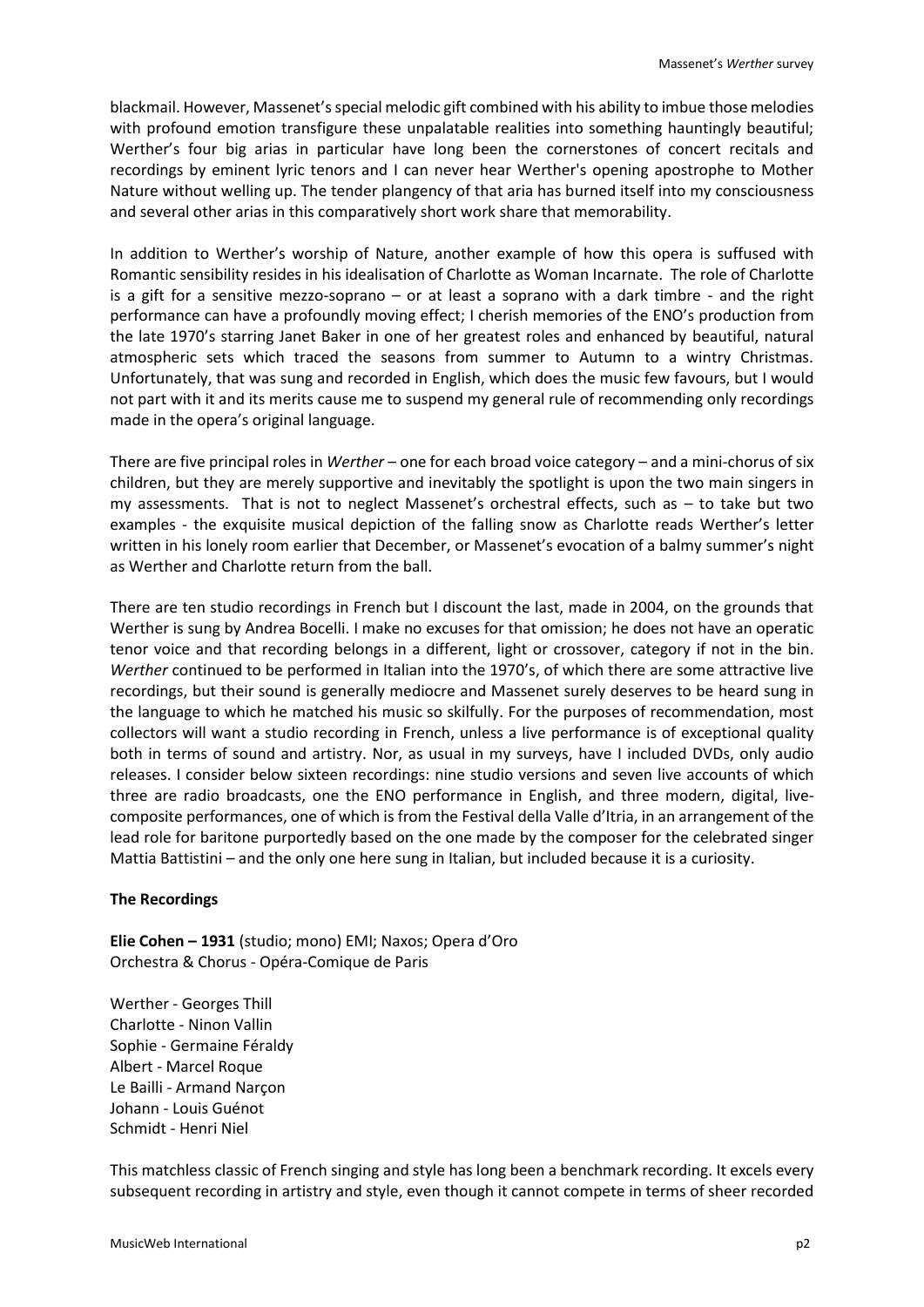sound, all opera aficionados worthy of the name learn to listen through the swish and hear singing of near superhuman elegance and passion. The performance - both singing and playing - is of such quality as to defy the years and make one forget its venerable provenance. In any case, the sound is now perfectly acceptable: clean and undistorted, especially as remastered by the wizard Ward Marston in the Naxos issue.

It is one of the great operatic in-jokes that Georges Thill and Ninon Vallin cordially loathed each other yet performed and recorded together frequently with immense success. Their voices are everything we expect from the French tradition: crystalline diction with a hint of pleasing nasality, seamless legato, smooth gradations of dynamics and just a pinch of acidity in the climaxes. Thill remains the ideal of a French tenor who could sing operetta and Wagner with equal aplomb. Vallin, although a soprano, has a beautifully registered voice which has no trouble with the lower reaches of the role. Her tone is limpid and warm with the fast but unobtrusive vibrato typical of many voices of the period; like Thill, she was a superb stylist who does nothing without a reason and makes her singing sound almost simplistic in its directness. Conductor Elie Cohen takes the right liberties with the score, steering a course between French elegance and restraint and verismo excess.

As a bonus, Naxos offers Thill singing six celebrated arias from other Massenet operas displaying the both the heroic and tender qualities of his extraordinarily versatile tenor. This is an indispensable issue of a true classic but its historical nature restricts it to being a set for specialists.

My MWI colleagu[e reviewed this set](http://www.musicweb-international.com/classrev/2001/Jan01/werther.htm) back in 2001.

**Jules Gressier – 1948** (live radio broadcast; mono) Malibran Orchestra - Orchestre Radio-Lyrique Chorus - Choeurs Radio-Lyrique

Werther - Georges Noré Charlotte - Suzanne Juyol Sophie - Jane Rolland Albert - Roger Bussonnet Le Bailli - Charles Clavensy Johann - André Basquin Schmidt - Marcel Génio

Both dramatic soprano Juyol and lyric-dramatic tenor Noré retired somewhat prematurely in 1960, when she was forty and he fifty. Seen as a successor to his namesake Thill, Noré had an important career and recorded *Faust* with Beecham but is now largely forgotten. His voice is of extraordinary metallic precision, like a Gallic Martinelli, no sliding or fudging but not without nuance and the voice seemingly floating on a raft of pellucid diction and sustained tone. Juyol is s similarly precise and vibrant with a firm, resonant lower register; they are well matched but their singing is also somehow redolent of a vanished vocal style, especially as the crude transfer from noisy 78's with lots of residual surface noise makes the recording sound older than it is. Gressier is an energised, even wild conductor who supports his singers heroically. This expensive, hard-to-find set isn't a library recommendation which hardly matters, as it's virtually unobtainable at present - but it does preserve some of the greatest French singing of this opera that you will ever hear.

**Georges Sébastian – 1952** (studio; mono) Urania; Andromeda Orchestra & Chorus - Opéra-Comique de Paris

Werther - Charles Richard Charlotte - Suzanne Juyol Sophie - Agnès Léger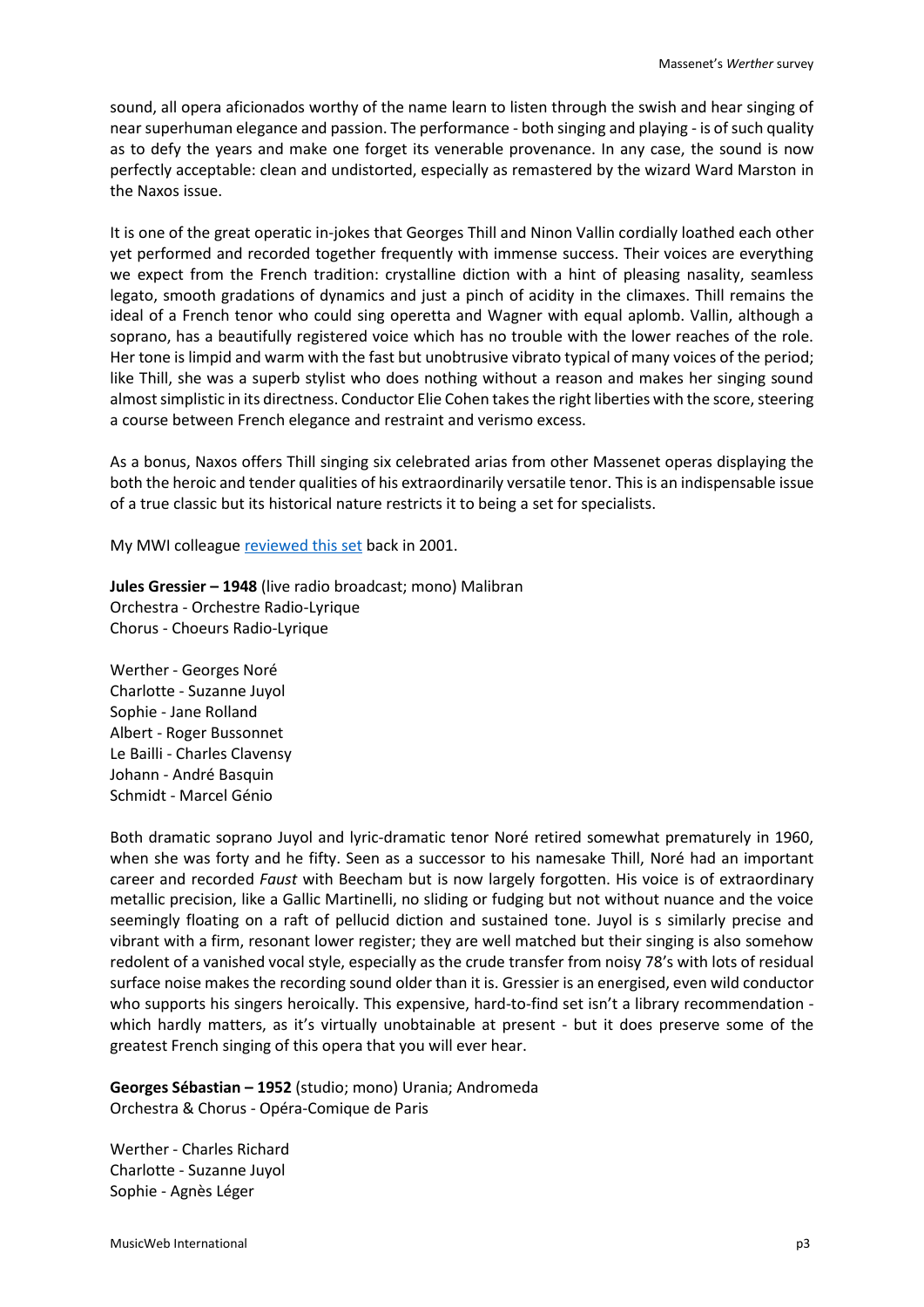Albert - Roger Bourdin Le Bailli - Michel Roux Johann - Marcel Depraz Schmidt - Camille Roquetty

The harsh, peaky mono sound accentuate the scratchiness of the strings here but the ear soon adjusts. You may hear immediately in the prologue that Georges Sébastian does not apply the dreamy, rubatoladen approach more commonly heard but is Boulez-like in the attack and unsentimentality of his direction; I could do with a little more flexibility. The advantages of a 100% French cast soon become apparent in the ease and elegance of the exchanges among the cast; there is simply a world of difference between an international and a home-grown speaker/singer – though I could do without the aptly named Agnès Léger as a Minnie Mouse Sophie and compared with Georges Noré, Charles Richard is a distinct disappointment; his tenor is rather colourless and strained and it thins out as it ascends; there is little of the lyric-heroic in his sound. Albert may already be rather colourless but Robert Bourdin makes him more so. Suzanne Juyol is as vocally lovely here as she is for Gressier and may be heard in marginally better, if still boxy, sound; she may be treasurable but she is still inadequately partnered.

**Francesco Molinari-Pradelli – 1953** (live radio broadcast; mono) Warner Fonit; Cetra Orchestra & Chorus - RAI Torino

Werther - Ferruccio Tagliavini Charlotte - Pia Tassinari Sophie - Vittoria Neviani Albert - Marcello Cortis Le Bailli - Giuliano Ferrein Johann - Pier Luigi Latinucci Schmidt - Tommaso Soley

This wa[s reviewed for MWI](http://www.musicweb-international.com/classrev/2002/Feb02/Massenet_Werther.htm) by Christopher Fifield in 2002. We agree that the two principal singers here – then husband and wife, prefiguring the Alagna-Gheorghiu alliance, both in being married and in eventually divorcing - were among the finest of their era but I must demur regarding his condemnation of Tagliavini's supposedly bad French accent as to my ears it is really perfectly acceptable, as is Pia Tassinari's - although I concede that the French of the nasal, twittery Sophie, Vittoria Neviani, is poor, which does not help us to warm to what can be an irritating character. Another criticism is that their style is so gung-ho-Italianate that one would do well to forget any ideas of an authentically Gallic style. Again, I do not hear it; they seem to me to be perfectly respectful of the idiom and actually for the most part very restrained, gauging and saving their emotive outbursts for when the score merits and authorises them. Of course, Tagliavini was a great vocal stylist and his tenor always had the most interesting and unusual combination of sweetness and power; he frequently employs his tender falsetto to generate real pathos but can instantly switch to top notes in a ringing lower register. Tassinari has the right voice for Charlotte, dusky and ductile, despite the odd harsh high, loud note – and she delivers the text with real feeling. Cortis makes what he can of Albert, singing neatly, again in good French and Giuliano Ferrein brings a warm bass to singing Le Bailli. The reliable Molinari-Pradelli conducts with warmth and affection for the music, bringing out its sinuous, sensuous quality. The orchestral playing, especially the rich strings and the prominent harps, is surprisingly fine.

The mono sound is excellent – clean and clear. Apparently there are a few, small cuts, but I don't notice them. That and the mono sound disqualifies this from being a prime recommendation, but credit is due for swimming against the tide of the early 50's and recording this opera so beautifully in French.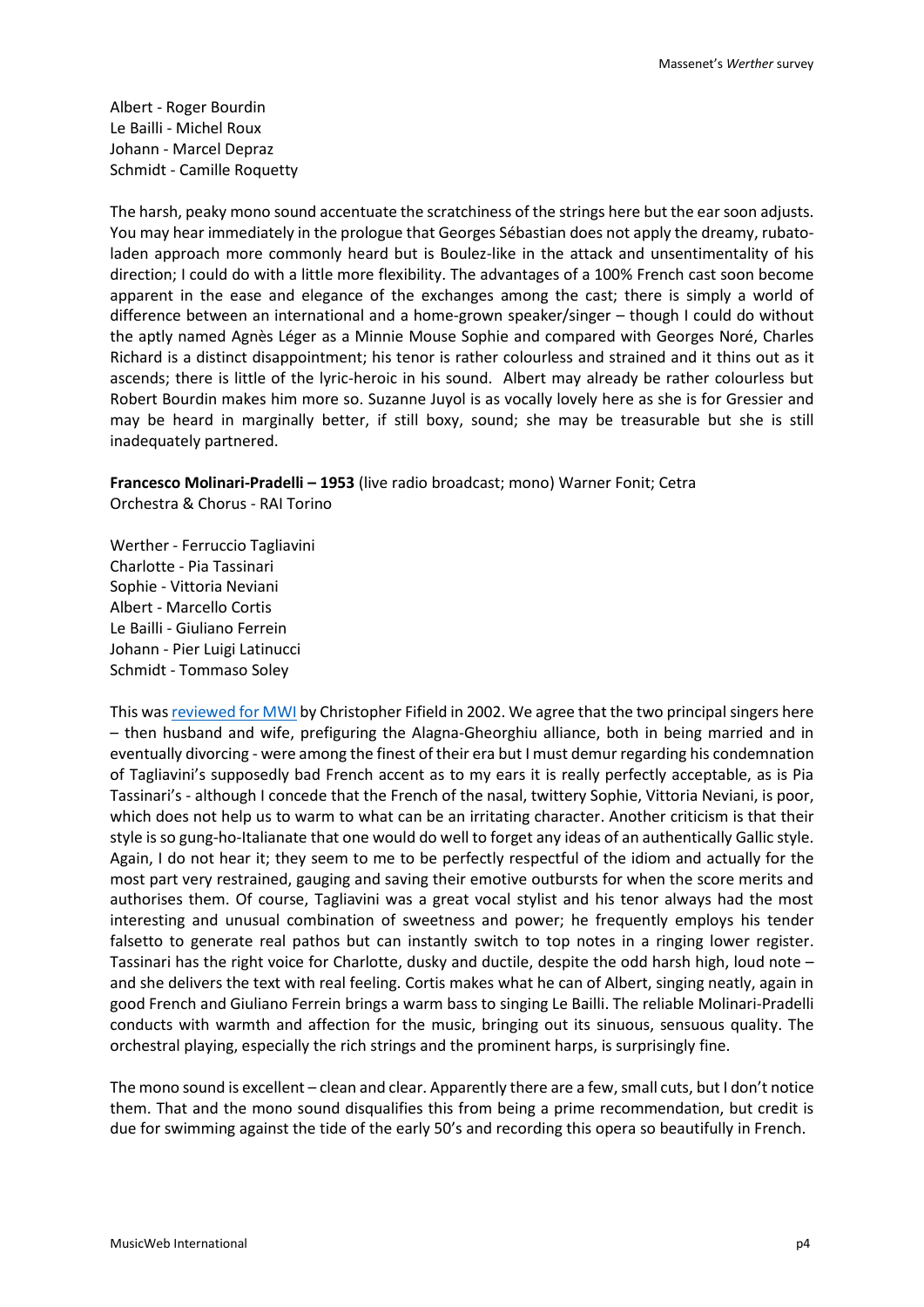**Jésus Etcheverry – 1964** (live radio broadcast; stereo) Adès; Accord Orchestra - Orchestre de l'O.R.T.F. Chorus - Maîtrise de l'O.R.T.F.

Werther - Albert Lance Charlotte - Rita Gorr Sophie - Mady Mesplé Albert - Gabriel Bacquier Le Bailli - Julien Giovannetti Johann - Jacques Mars Schmidt - Robert Andreozzi

In good stereo sound, this radio broadcast fields a first-rate cast including Albert Lance, who many will know as partner to both Joan Sutherland and Maria Callas and was a leading French tenor for over two decades; but he is by no means the only famous name here as a glance at the cast-list confirms. Albert Lance, despite being Australian-born, has a really French sound, light, elegant and powerful with a laser-like purity and plenty of heft despite its sweetness. Like Lance, Rita Gorr, an artist of formidable range and power, was somewhat neglected by the recording studios although she left us a few celebrated studio recordings such as her Amneris in Solti's *Aida*, her Dalila with Vickers conducted by Prêtre, Ortrud for Leinsdorf and her Geneviève in Fournet's Pelléas *et Mélisande*. It might reasonably be thought that her voice is simply too big and hard for Charlotte; there are times when some edge creeps in, especially on strident top notes, and Lance is in danger of being over-powered but hers was a major voice and she is moving and impassioned in her big moments of distress, such as "Va! laisse couler mes larmes!". A forty-year-old Gabriel Bacquier sounds just right as Albert and makes him far less faceless than is often the case. Mady Mesplé is charming without being arch, contrasting strongly with the formidable Gorr. Le Bailli is sung by a very pleasing baritone unknown to me, and the two old bon viveurs are a humorous, engaging pair.

I love Etcheverry's conducting and his Office de Radiodiffusion-Télévision Française Orchestra is superb; it seems to me that he gauges tempi and phrasing perfectly, with great awareness of both his singers' needs and Massenet's long melodic line.

This is another CD set which is hard to track down and purchase affordably, although it can easily be downloaded or streamed. Ultimately, for all its merits, the lack of tenderness in Gorr's tone inclines me to favour more sympathetic portrayals by such as Frederica von Stade or Janet Baker.

(Beware: avoid the issue of this on the red BnF label in inferior mono sound and look for the stereo versions as per above.)

**Georges Prêtre - 1968-69** (studio; stereo) EMI Orchestra - Orchestre de Paris Chorus - L'ORTF Children's Chorus

Werther - Nicolai Gedda Charlotte - Victoria de los Ángeles Sophie - Mady Mesplé Albert - Roger Soyer Le Bailli - Jean-Christophe Benoit Johann - Christos Grigoriou Schmidt - André Mallabrera

Two lyric tenors of huge reputation whose voices are problematic to my ears are Alfredo Kraus and Nicolai Gedda, the Werther here. I invariably hear something of a whine in Gedda's tone which I do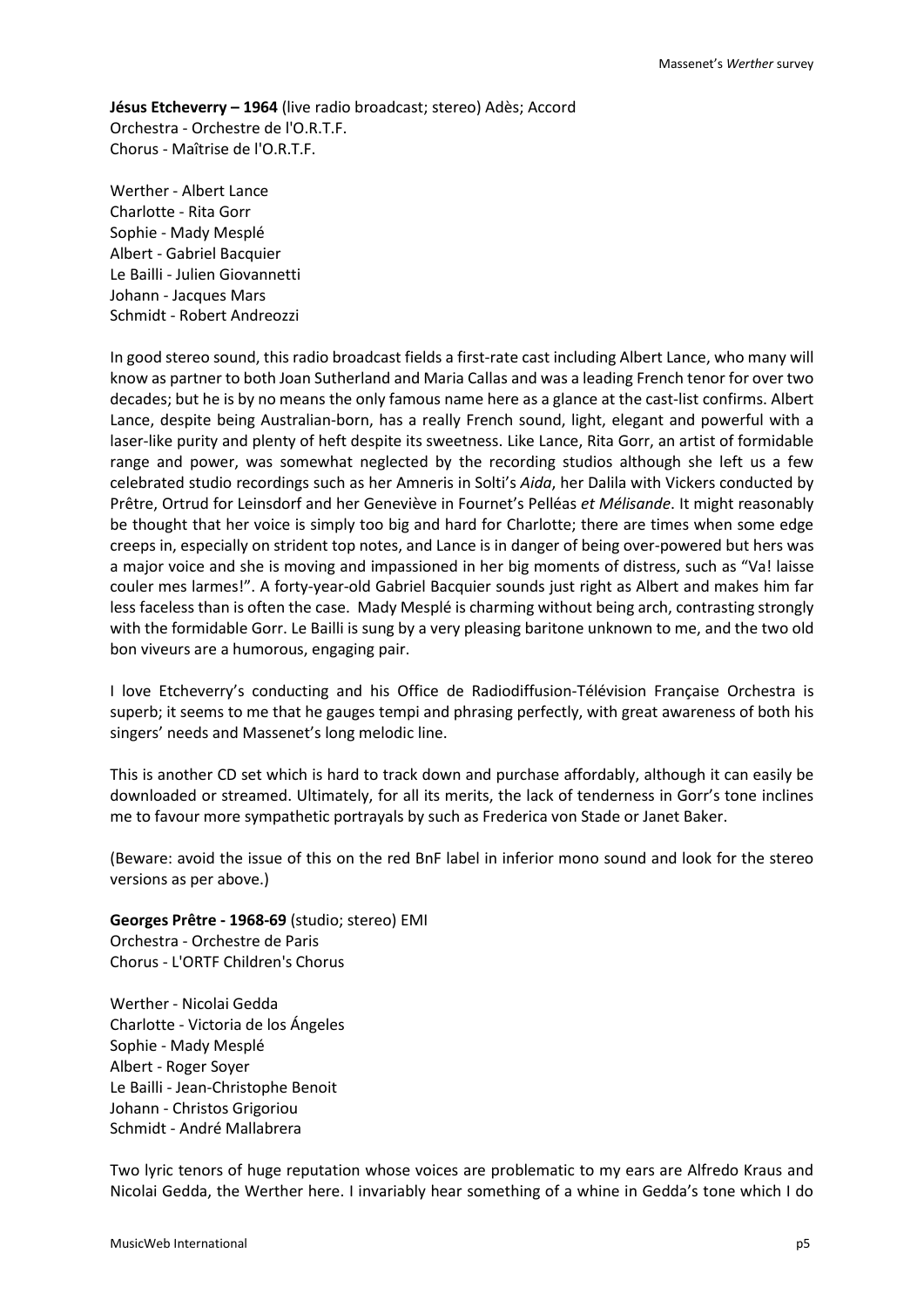not find pleasing, even though I acknowledge his artistry; I am happy to accept that I might be in a minority here but it's my survey and I'll cry if I want to, and I am much happier with a tenor of the vocal characteristics of, say, Georges Thill, César Vezzani (whose extracts are wonderful but sadly he never made a complete recording) or even the young José Carreras, whose sound is fuller and more pharyngeal but who can still sing quietly and delicately. Gedda – like de los Ángeles - sings in impeccable French and phrases beautifully but the essentially edgy, lachrymose quality of his voice does not delight me, and I hear more Gedda than Werther. My problems with this set are compounded by the casting of a soprano Charlotte – admittedly one of warm, mezzo-ish tint but without the requisite lower register. She seems oddly passive and detached in the first half, although I suppose the point is that she deliberately and heroically resists emotional engagement until the crisis beginning in the third Act, where I find her a tad unsteady and, like Gedda, more tearful than profound.

Christopher Howell [reviewed this recording](http://www.musicweb-international.com/classrev/2004/May04/werther_groc.htm) for MWI back in 2004, and has a lot to say about the wilfulness of Prêtre's beat and the nature of de los Ángeles' fading soprano – this was her last commercial recording.

I have to say that although I agree with him about de los Ángeles' voice which has lost fullness of tone and sounds harsh - although the vagaries of Prêtre in his typical "hurry-up" mode can grate in some recordings, I love his free, rhapsodic and, yes, wilful, conducting here. His orchestra follow him willingly and right away plays the lovely Prélude with deep affection; the "Clair de lune" music, too, unfolds elegantly. The supporting cast is fine – especially the beautiful bass-baritone of Roger Soyer who makes something special of his arioso "Au bonheur don't mon âme est pleine" and the bird-like Mady Mesplé as Sophie is attractive - but in the end the deficiencies of both lead singers preclude a whole-hearted recommendation.

**Charles Mackerras – 1977** (live; stereo) Chandos - **N.B. in English** Orchestra & Chorus - English National Opera

Werther - John Brecknock Charlotte - Janet Baker Sophie - Joy Roberts Albert - Patrick Wheatley Le Bailli - Harold Blackburn Johann - John Tomlinson Schmidt - Terry Jenkins Brühlmann - Nigel Waugh Kätchen - Janice Andrew

I have already explained above the reason for my bias towards, and inclusion of, this live recording but concede that the listener must be willing to tolerate some coughing, some less than stellar voices among the minor roles and the inevitable bathos resulting from rendering the original French in English – we cannot escape the occasional Gilbert and Sullivan moment. Some also consider John Brecknock's Werther to be a weakness; I cannot agree. His tenor is light and reedy, yes, and perhaps half a size too small for the role but the tone is pleasing, his top notes secure and his diction pellucid, Furthermore, he is such an intelligent, sensitive singer; he very successfully conveys Werther's hypersensitive personality. Patrick Wheatley has a neat, pleasant baritone and makes a suitably decent, upright, dry old stick of Albert, then transforms credibly into the stern husband who makes his wife hand of over the pistols with which Werther will kill himself, while Joy Roberts is a sweet, bubbly Sophie with a crystalline soprano. Mackerras conducts very well and the playing of the ENO orchestra is admirable – but it is Janet Baker's portrayal of Charlotte which sets the seal on this recording. Her warm, shimmering sound is ideal and she somehow makes sense even of the clumsier moments of the English text. She is so moving in "Ah! Now let my tears flow freely!" (well translated from "Va! laisse couler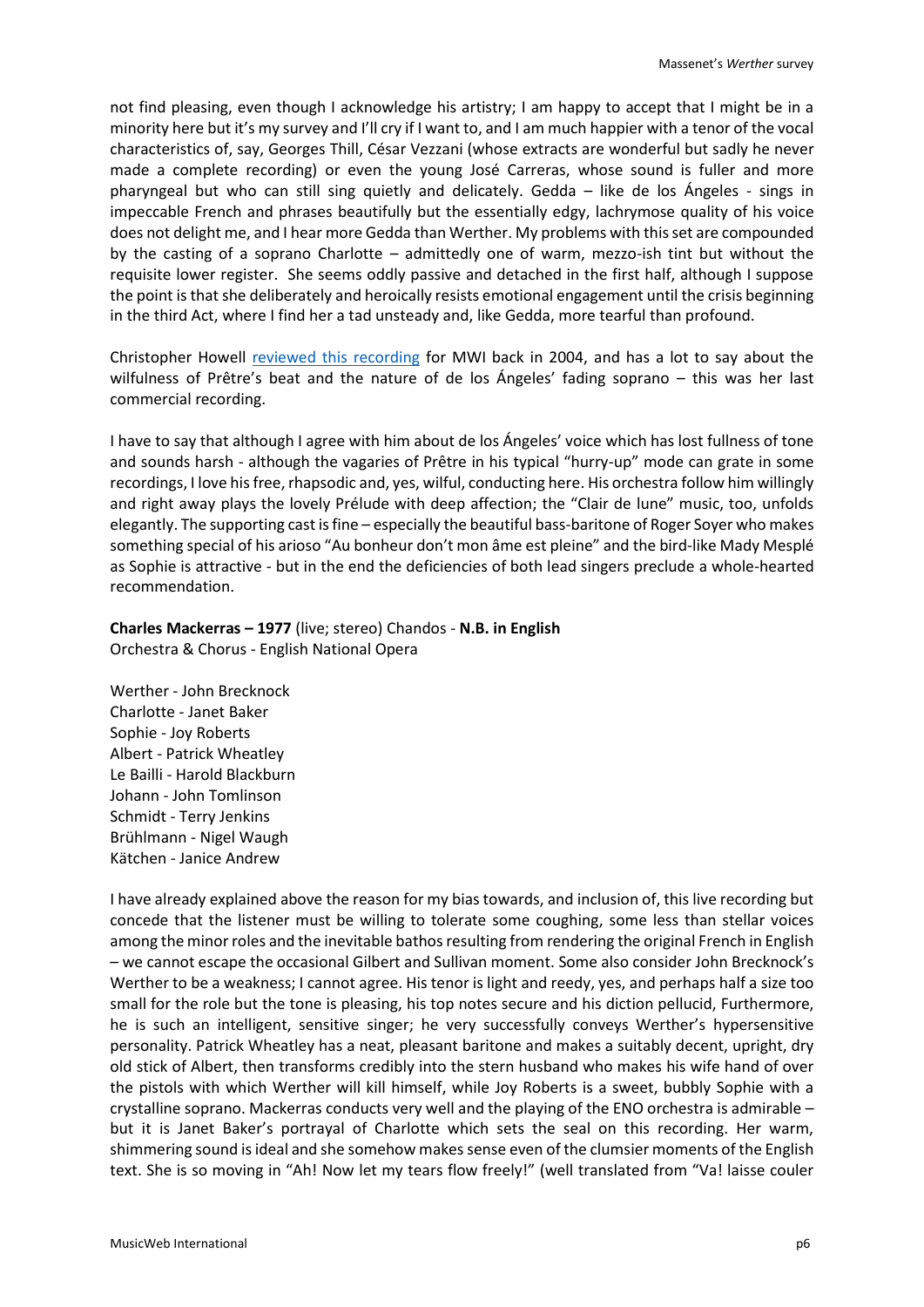mes larmes!") and lives the role as only she could, managing perfectly the transition from placid mother-substitute to torn, desperate lover.

This cannot be a prime recommendation but I do endorse it as a highly desirable supplement to a French, studio recording.

# **Riccardo Chailly – 1979** (studio; stereo) DG

Orchestra - Radio-Sinfonie-Orchester Köln Chorus - Kölner Kinderchor

Werther - Plácido Domingo Charlotte - Elena Obraztsova Sophie - Arleen Augér Albert - Franz Grundheber Le Bailli - Kurt Moll Johann - Ladislaus Anderko Schmidt - Alejandro Vazquez Brühlmann - Wolfgang Vater Kätchen - Gertrud Ottenthal

There is much which is pleasing about this recording: the young Plácido in honeyed voice as Werther, luxury casting in the young Kurt Moll as Charlotte's father – even if his French vowels are dodgy and he tends to sound like Gurnemanz - a silvery Arleen Augér as her sister and sensitive conducting by Chailly, who gives the score Wagnerian weight, revelling in its sensuous, Romantic quality - and the Cologne orchestra sounds like a crack outfit.

Domingo does not have a French-sounding tenor but his accent is really quite good and he pays great attention to the text, but top notes are strained. I am a great admirer of the late Elena Obtaztsova in the right context, but the decision to cast her opposite Domingo here was inexplicable: here, Charlotte is a booming, virago-voiced Amneris or Azucena who is more likely to boil her siblings in oil than serve them sandwiches. Her French is occluded, too. To be fair, she occasionally lightens her voice successfully in scenes such as when Charlotte and Werther return from the village ball, and her "Va! laisse couler mes larmes" is dramatically effective, but much of the time her essential tone is too hard and abrasive to portray the gentle Charlotte convincingly.

Grundheber is a gritty, under-stated Albert, insufficiently elegant of tone and none too steady – really quite unsatisfactory. All in all, in terms of style, no-one would mistake this for an authentic French version, both from the point of view of singing and orchestral playing and despite Domingo's refinement, other tenors are more suited to the eponymous role.

**Michel Plasson – 1979** (studio; stereo) EMI Orchestra - London Philharmonic Orchestra Chorus - Covent Garden Singers

Werther - Alfredo Kraus Charlotte - Tatiana Troyanos Sophie - Christine Barbaux Albert - Matteo Manuguerra Le Bailli - Jules Bastin Johann - Jean-Philippe Lafont Schmidt - Philip Langridge Brühlmann - Michael Lewis Kätchen - Lynda Richardson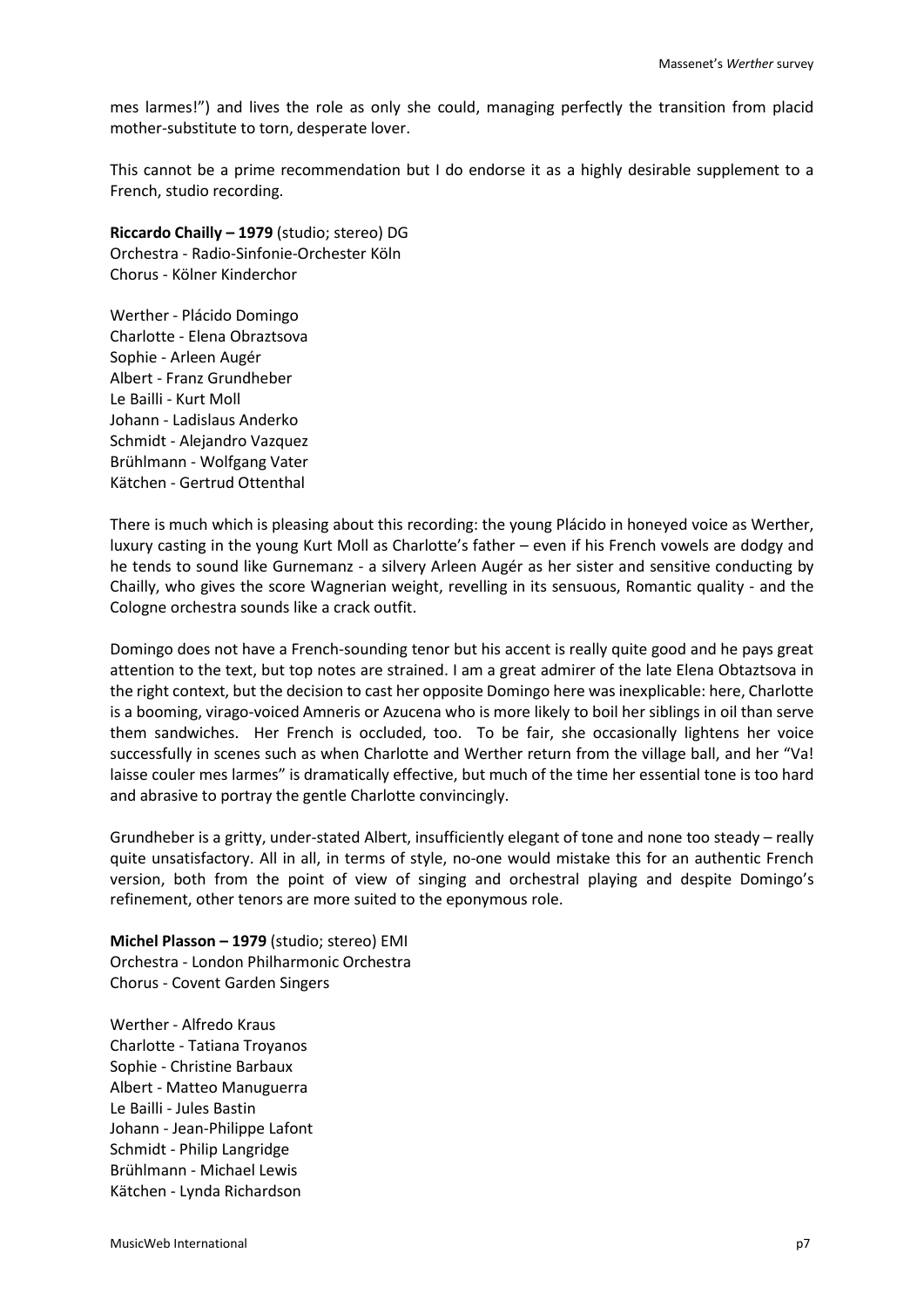As I explain in my review of the Prêtre studio recording above, I do not always share the general admiration expressed for Kraus' reedy tenor but I do like him in some things; at his best, his voice is reminiscent of that of Schipa and he never sounds too beefy or Latinate - although he can occasionally be too lachrymose and rather nasal. He was still only in his early fifties here and accompanied by the great Troyanos and the hugely under-rated Manuguerra, making this recording an attractive prospect. Furthermore, Plasson is surely the best conductor of French music of recent times; he is often surprisingly relaxed and leisurely in his pacing and tempi but this allows the sensuous beauty of the score to emerge and he knows how to crank up the tension at key dramatic points. The analogue sound here is superb: full, clean and beautifully balanced.

The special warmth and vibrancy of Troyanos' unmistakable voice is ideally suited to the role of Charlotte; she brings a poignancy and delicacy to her portrayal matched only by Janet Baker in English and Frederica von Stade for Colin Davis. She deploys her naturally fast vibrato pianissimo to suggest repressed emotion, then opens up on the big phrases to devastating effect.

Manuguerra is ideally neat and poised as Albert, the virility of his tone softened by an underlying tenderness, and Jules Bastin's bass is a much better match with the role of Le Bailli than, say, the more formal, forbidding timbre of Kurt Moll. A special word, too, for the sweetest of singing from the children in this recoding – the best I know. Barbaux is an appealing, chirpy Sophie without being a tweety-bird.

Ultimately, tenors such as Carreras and Luccioni bring considerably more beauty and fullness of tone to the role of Werther but Kraus' experience and artistry still provide much satisfaction and Troyanos is a dream.

**Colin Davis – 1980** (studio; stereo) Philips Orchestra - Covent Garden Chorus - Children from the Royal Opera House Production

Werther - José Carreras Charlotte - Frederica von Stade Sophie - Isobel Buchanan Albert - Thomas Allen Le Bailli - Robert Lloyd Johann - Malcolm King Schmidt - Paul Crook Brühlmann - Donaldson Bell Kätchen - Linda Humphries

Now nearly forty years old, this recording inspires in me the same affection and admiration as when I first heard it. It helps to be a francophile/phone but I honestly think anyone who loves the human voice in its most refined form would succumb to Carreras's opening recitative and aria, "Je ne sais si je veille"; it is the apotheosis of Romantic adoration of Nature and melodically exquisite. His French is passable to pretty good and his plangent voice is at its very peak: warm, vibrant always suffused with a hint of tears - perfect for the arch-idealist Werther.

Von Stade is hardly less moving as Charlotte; she, too, has the ideal voice for the heroine with her rich, oboe sound and flickering vibrato. I am invariably moved to tears by the restrained passion of the duet for Werther and Charlotte at the end of Act 1. The supporting cast provides an embarras de richesses with such distinguished and elegant singers as Thomas Allen and Robert Lloyd; even the children are delightful. Colin Davis is not yet groaning obtrusively along with his performers and directs a sensitive and wholly idiomatic account of this grimly gorgeous tale; the Covent Garden orchestra plays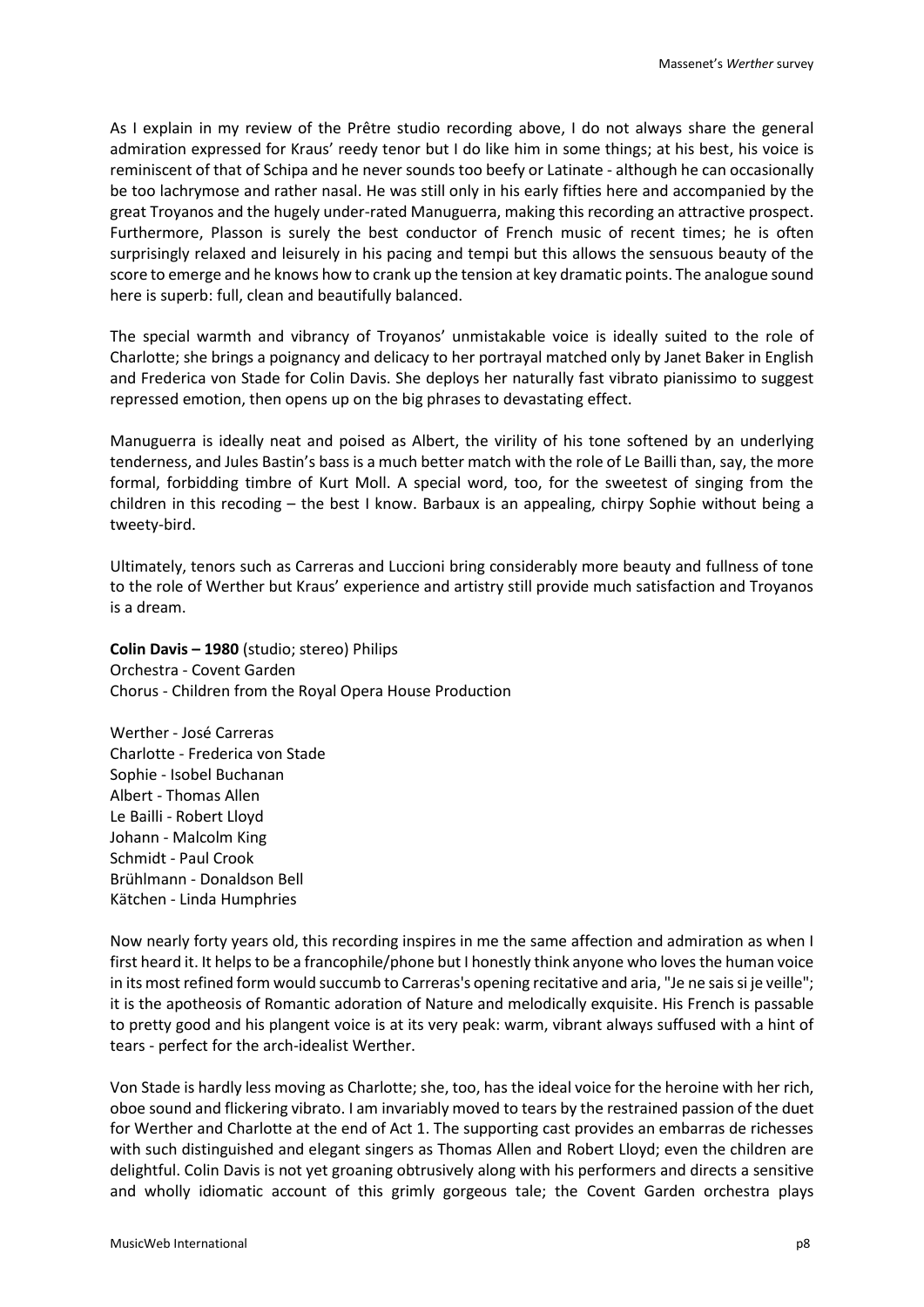wonderfully, caressing the score. The analogue sound is exemplary, as was so often the case from Philips in this era.

All that's missing, perhaps, is the sense of Gallic authenticity native speakers bring to their singing, although von Stade in particular and the cast in general sing decent French. Musically, this recording remains the most satisfying of all.

**Kent Nagano – 1996** (studio; digital) Erato Orchestra & Chorus - L'Opéra National de Lyon

Werther - Jerry Hadley Charlotte - Anne Sofie von Otter Sophie - Dawn Upshaw Albert - Gérard Théruel Le Bailli - Jean-Marie Frémeau Johann - Frédéric Caton Schmidt - Gilles Ragon Brühlmann - Gilles Ragon Kätchen - Geneviève Marchand

Here is a role which really suits Anne Sofie von Otter, who can be a cool artist; Charlotte's deliberate reserve and enforced control followed by their sudden abandonment lie snugly within her emotional ambit and her slim voice sits equally neatly bang in the centre of the tessitura of the role; she also sings in excellent French. Jerry Hadley was for two decades one of the finest and most versatile tenors on the circuit, and is in fine voice even if he doesn't have the elegance of the best, as some of the youthful sheen has worn of his tenor so his essential tone is rather hefty and he is inclined to yell. His French is correct rather than idiomatic. I have never much enjoyed Dawn Upshaw's pouty, "little girl" voice but she understands the character of Sophie well and her sound fits it. Gérard Théruel, the only native French-speaker among the principal singers here, has a light, neat, amiable baritone that actually has rather less weight than Hadley's tenor. The supporting cast very warm and natural. Nagano certainly has the measure of the score and the Lyon Opera, which he directed for a decade, is evidently a very fine band, but I wish he wouldn't punctuate his conducting with such very audible grunts and groans.

This places me in an awkward position as a reviewer, as I must objectively acknowledge the excellence of the performers here while confessing that neither star singer here much moves me and I don't really respond emotionally or aesthetically to them as I do when listening to other recordings such as those by Davis or Mackerras. This undoubtedly a fine – perhaps rather "worthy" - recording but for me not a favourite.

(There is an additional and rather lurid irony to this recording in the horrible fact that Jerry Hadley died in 2007 by his own hand in exactly the same manner as Werther.)

**Vladimir Jurowski – 1998** (studio; digital) RCA Orchestra - Deutsches Sinfonieorchester Chorus - Berliner Knabenchor

Werther - Ramón Vargas Charlotte - Veselina Kasarova Sophie - Dawn Kotoski Albert - Christopher Schaldenbrand Le Bailli - Umberto Chiummo Johann - Roman Trekel Schmidt - Christoph Genz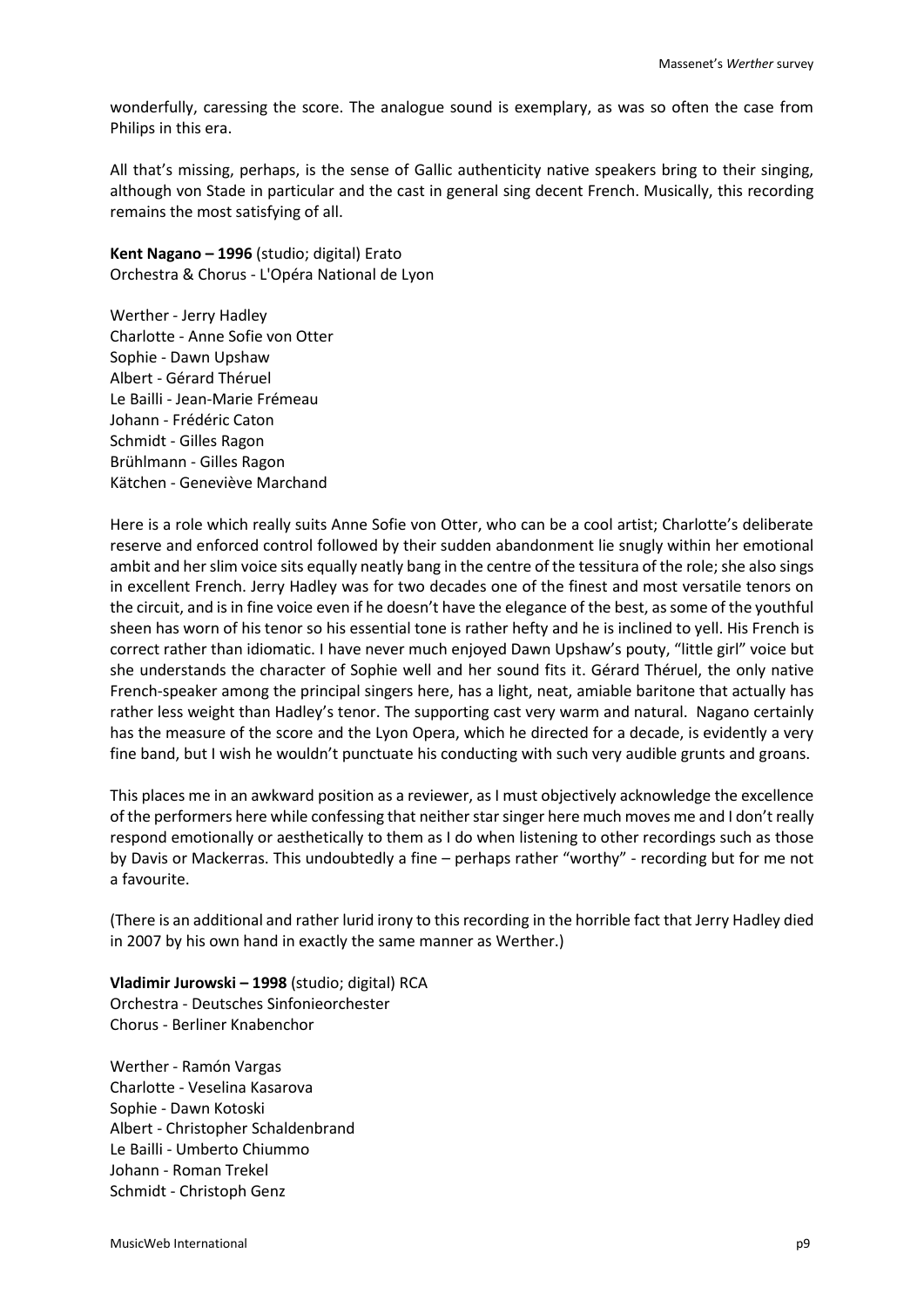Brühlmann - Frank Baer Kätchen - Arndis Halla

The crystalline digital sound and warm acoustic greatly enhances the pleasures of this recording, headed by two voices which are superficially both of the ideal weight and type: Vargas' lirico-spinto tenor and Kasarova's warm mezzo-soprano, very much in the same mould as Troyanos and von Stade, with a quick, flickering vibrato and a smoky lower register. The supporting cast-members are rather less starry than rival modern recordings, however: Umberto Chiummo, for example, is characterful but has an odd, slightly tremolo-ridden bass, Dawn Kotoski's penny-plain Sophie lacks somewhat of the requisite gamine charm and Christopher Schaldenbrand sings a neat but bland Albert.

Vargas' tone can turn a little dry and windy under pressure compared with effulgence of Carreras' tone or Tagliavini's honeyed timbre and his use of the text, although effective, is less subtle than Kraus'. Similarly, Kasarova's tense vocal production precludes the variety of expression of the best in the role of Charlotte and the emotions she expresses tend to sound rather all-purpose and generalised.

Jurwoski's manner is brisk and unsentimental, in direct contrast to, say, Plasson's affectionate approach, and he is clearly concerned to emphasise above all the music's elegance rather than its dramatic content - which is all very well but surely this music requires a more indulgent manner in its most Romantic, yearning sections; Davis's heart-on-sleeve manner is more visceral than both conductors.

Given that no-one here is French, the language is pretty well delivered but Vargas begins to sound Hispanic in passages of intense emotion such as his most hysterical outpouring, "Un autre son époux!"

Good as this, the number of slight but cumulative disadvantages it presents incline me to default to my preferred recordings from Davis and Plasson.

**Antonio Pappano – 1998** (studio; digital) EMI Orchestra - London Symphony Orchestra Chorus - Tiffin Children's Choir

Werther - Roberto Alagna Charlotte - Angela Gheorghiu Sophie - Patricia Petibon Albert - Thomas Hampson Le Bailli - Jean-Philippe Courtis Johann - Jean-Marie Frémeau Schmidt - Jean-Paul Fouchécourt Brühlmann - Pierre Dupont Kätchen - Sophie Boulanger

This *Werther* is now available in any of three different EMI issues frequently offered at bargain prices, so there is no obstacle to any admirer of either the singing duo here or the opera itself acquiring it.

I have a few reservations about it, however, and I'll state them briefly. First, for all her consummate artistry and gorgeous voice, the tonal centre of Angela Gheorghiu's assumption of Charlotte is too high; the tessitura of the part requires a mezzo-ish soprano or the real thing. Secondly, while I absolutely love the authentic sound of Alagna's native French, his grainy tenor is not as beautiful as that of Carreras or Thill and little bleats and gulps sometimes disrupt the line. Finally, Pappano hugs the score to death; Massenet can easily descend into mawkishness and a little starch in proceedings is necessary to eschew indulgence and at times I felt things going slack where Davis keeps more tension in the warp and woof of the musical fabric.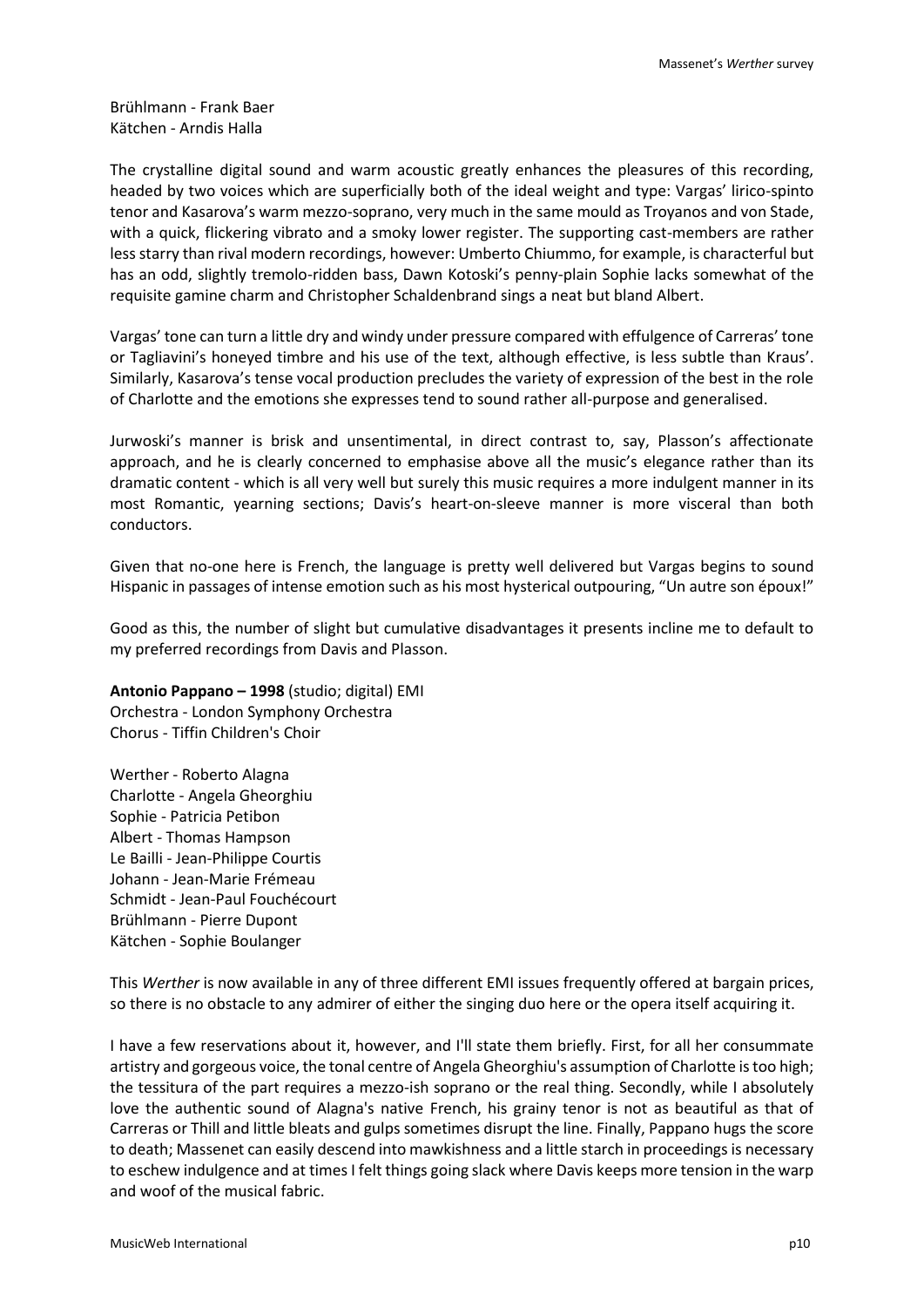Nonetheless, this is lovely singing, the LSO plays beautifully, Thomas Hampson typically provides rather bland and tasteful support, Petibon is charming as Sophie. I particularly enjoyed the lovely voice and acute characterisation provided by bass-baritone Jean-Philippe Courtis as Le Bailli and it's a blessing that so many of the cast are either French or at home in the language; however, the Tiffin Children's Choir, while good, is audibly not French.

This is a fine recording of Massenet's masterpiece but it does not supplant the best.

**Jean-Claude Casadesus – 1999** (live composite; digital) Naxos Orchestra - Orchestre National de Lille-Région Nord/Pas-de-Calais Chorus - Maîtrise Boréale

Werther - Marcus Haddock Charlotte - Béatrice Uria-Monzon Sophie - Jaël Azzaretti Albert - René Massis Le Bailli - Jean-Philippe Marlière Johann - Sébastien Bou Schmidt - Jean Delescluse Brühlmann - David Roubaud Kätchen - Mathilde Jacob

This recording has already been twice reviewed here on MusicWeb [\(review](http://www.musicweb-international.com/classrev/2003/Mar03/MassenetWerther.htm)  $\sim$  [review\)](http://www.musicweb-international.com/classrev/2003/Apr03/Massenet_Werther.htm) receiving a guarded welcome for the idiomatic cast but expressing some reservations regarding the lack of emotionalism in singing, the swift conducting and the rather dull, removed aural perspective, with the volume set too low.

I have enjoyed Marcus Haddock elsewhere; his tenor is especially suited to the Italian style but he is sometimes also rather tight-sounding here and he is given to punctuating his line with little, Italianate, lachrymose interjections which spoil his line. He sings in excellent French but is so over-wrought to start with that he doesn't really have anywhere to go as things get worse for him. Béatrice Uria-Monzon has a warm, dark mezzo-soprano which makes her sound too fruity, mature and maternal on the opening scenes; indeed, her father is pleasantly sung by a young-sounding Jean-Philippe Marlière who could be her brother. Neither she nor Haddock has the range, variety or delicacy of the finest interpreters, yet both have essentially fine voices. Jaël Azzaretti is a less irritating Sophie than usual, having a light, pretty soprano and a correspondingly natural manner; she is one of the best on record. René Massis has a neat, but rather throaty, baritone and doesn't sound like a young man. A francophone cast – the leading role apart – is decidedly an advantage when it comes to matching the words to the music.

This makes an economical, admirable introduction to the opera but better options are available.

**Jean-Luc Tingaud – 2003** (live composite; digital) Dynamic **N.B. this is the version Massenet prepared for a baritone Werther and is sung in Italian** Orchestra - Orchestra Internazionale d'Italia Chorus - Coro di voci bianchi del Festival della Valle d'Itria

Werther - Luca Grassi Charlotte - Eufemia Tufano Sophie - Rosita Ramini Albert - Gabriele Spina Le Bailli - Domenico Colaianni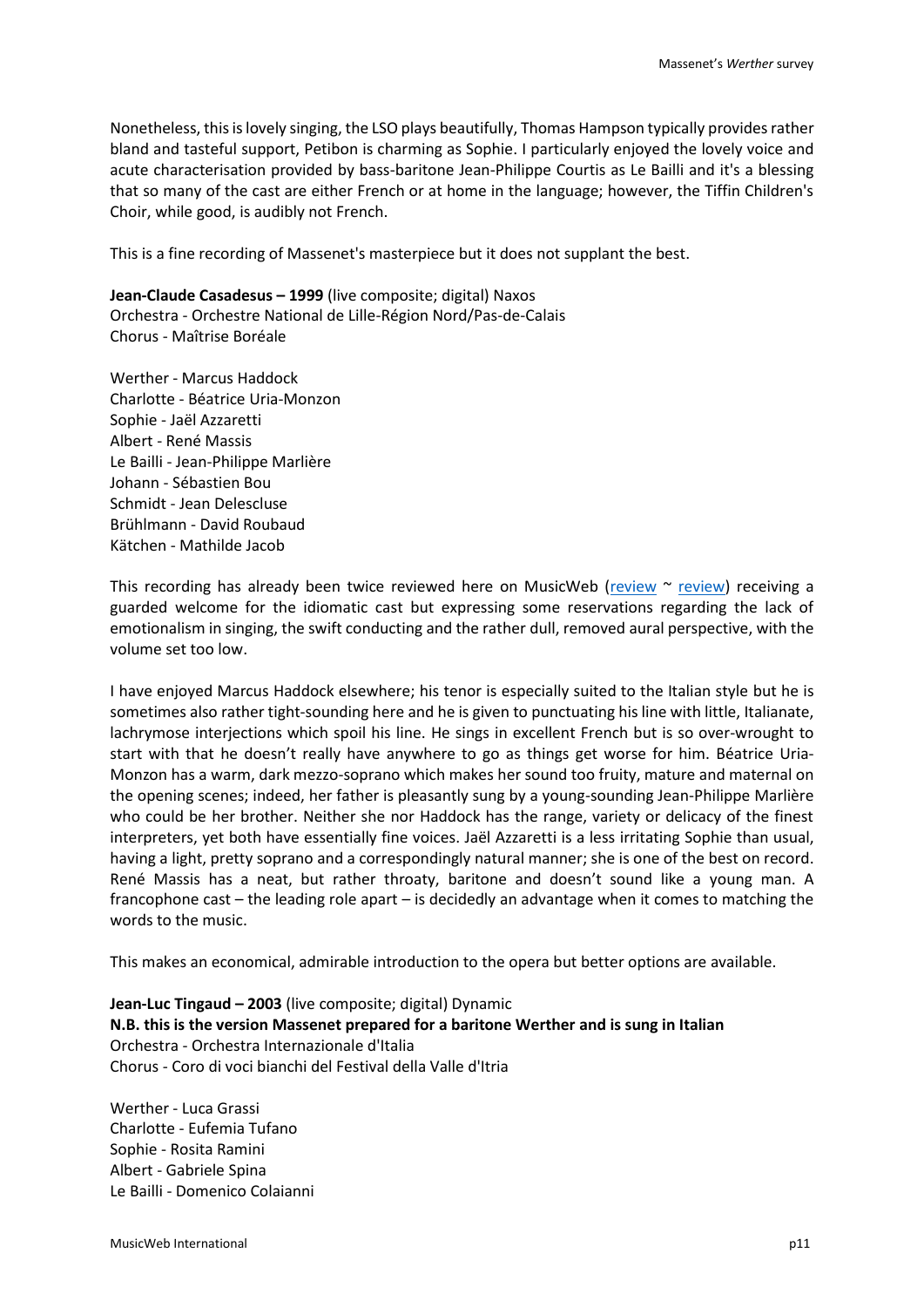Johann - Gianfranco Cappelluti Schmidt - Salvatore Cordella Brühlmann - Juraj Nociar Kätchen - Eva Katrencinova

The Dynamic label has issued some really interesting and valuable operatic novelties and rarities, some of which have been world premieres, particularly French versions of operas more typically sing in Italian or German, such as Donizetti's reconstructed *Le duc d'Albe*, Verdi's *Le trouvère* and Strauss' *Salomé*, so it's hardly out of their line to issue this recording made from live performances during the Festival della Valle d'Itria.

This is by no means the first time in recent years that we have heard a baritone reprise the version made by the composer for his friend Mattia Battistini, the "King of Baritones". As well as singing Albert, Thomas Hampson sang an arrangement of *Werther* for baritone under Donald Runnicles at the Met and Michel Plasson in concert; those live performances, both with Susan Graham as Charlotte, are available on the Australian label Celestial Audio and as a Virgin Classics DVD respectively and I have heard only the YouTube clips from the latter. This Dynamic set, then, is the only commercially recorded one on CD.

It is unreasonable to expect either Hampson or, still less, Luca Grassi here to rival Battistini, surely one of the most elegant and admired singers ever to have graced a stage, but as he sang it first in 1901, revivals a century later hardly seem premature. His performance is known only via the two solos he recorded: "Ma come dopo il nembo" ("J'aurais sur ma poitrine") from Act 2 and the Song of Ossian, "Ah! non mi ridestar" ("Pourquoi me réveiller?"), included on CD 2 as a an addendum, so any modern arrangement is perforce subjective and notional. The idea that any such version may be authentically reconstructed at all is rejected by Massenet's estate, especially as there are differences even between Battistini's recordings and the surviving fragments of the re-arrangement and the same passages as they are sung on this Dynamic recording. Furthermore, the booklet is mute concerning the source of the arrangement used here.

However, that is hardly the problem; more germane is simply the fact that the concept per se is odd and falls strangely on the ear, as does Italian after listening to so many versions in French. Contrary to expectations, perhaps, there is no key transposition of Werther's role, just a downward adjustment of the upper half of vocal line to eschew the high notes which would be sung by a tenor. Even when sung by a voice of Battistini's quality, the result is really unsatisfying, especially if one is accustomed to hearing them; their loss compromises the melody and enfeebles the music; it also means that we have two baritones and no principal tenor, reducing variety and throwing out the vocal balance.

I had previously read uncomplimentary assessments of Luca Grassi's singing. He has a pleasant, grainy tone and considerable volume, but is intermittently afflicted with a fault increasingly ubiquitous among modern singers: a vibrato which threatens to obtrude and spoil the line. The same flaw is apparent in the mezzo-soprano of Eufemia Tufano, who apparently bravely stepped in at the last movement to replace an ailing singer and had to re-learn the role of Carlotta in Italian, having previously performed it as Charlotte in French. She has a warm sound and sings steadily but does nothing much with the music that is distinctive to bring it alive. Grassi makes an especially good job, gaining spontaneous applause, of "Ah non mi ridestar", which nonetheless sounds odd in its baritone arrangement. Gabriele Spina delivers a rather weak, bland, under-vocalised Alberto – a character who needs all the starch the performer can give him. Rosita Ramini sings Sofia in a rather heavy, hooty fashion – again, with excessive vibrato.

This is very closely recorded, which highlights some occasional poor tuning in the orchestra and a good few stage noises – creaks, thumps and some bird song which is not necessarily out of place! - but there is no denying its clarity and immediacy. The booklet might not tell us what edition is used but it